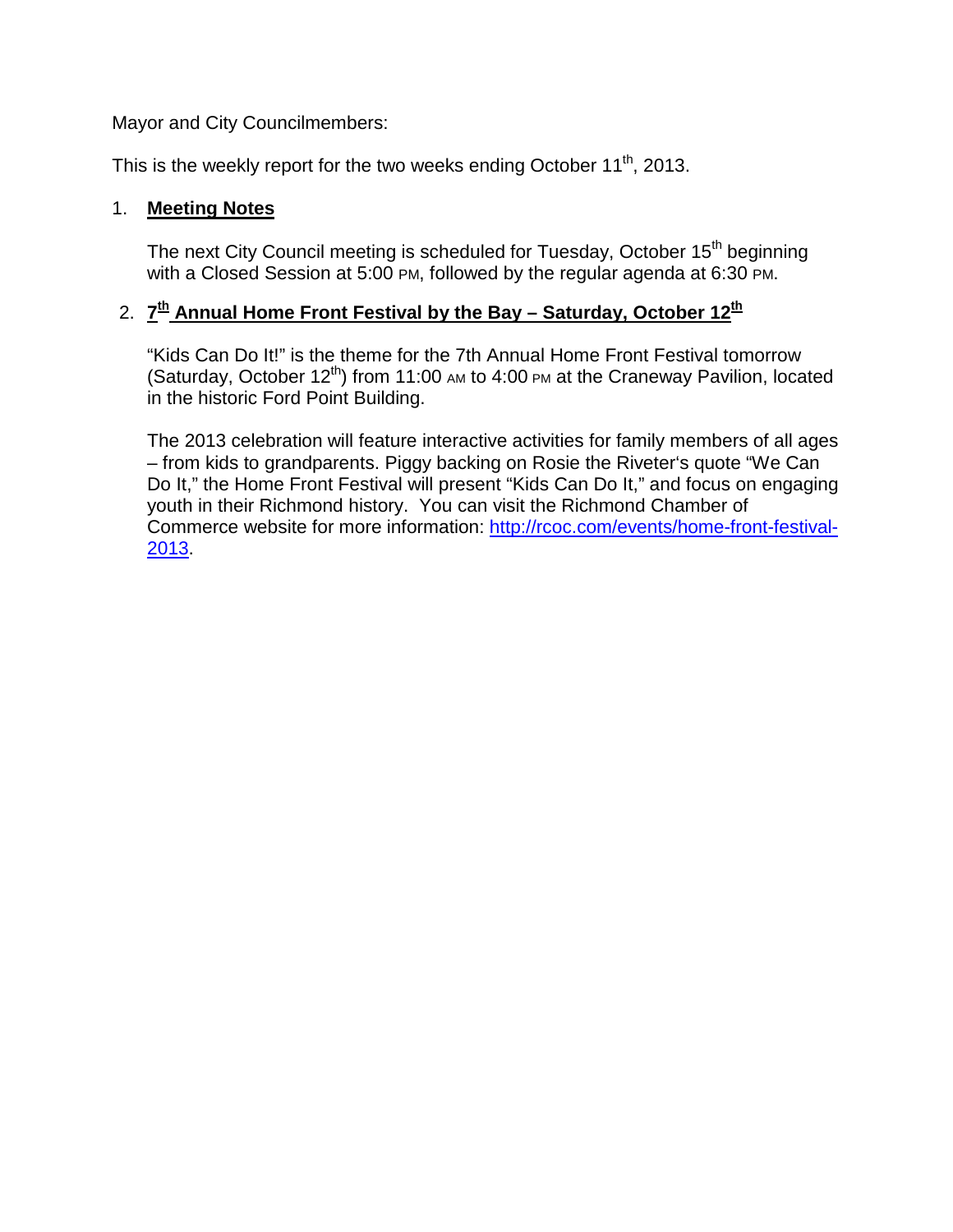

## 3. **5th Annual Richmond Main Street Spirit & Soul Festival**

Despite the morning rain, Richmond Main Street's 5<sup>th</sup> Annual Spirit & Soul Festival and Fundraiser event on Saturday, September 21<sup>st</sup> was a great success. The sun came out just in time for the festivities to get underway with bellydancing duo Raks Africa and the students from the Richmond Main Street (RMSI) bellydance and Zumba classes. As the weather warmed throughout the day, so too did the performances: Dahrio Wonder got the crowd up and moving with his infectious music, Richmond's own Andre Thierry and Zydeco Magic took everyone down home to the Bayou and had the crowd dancing to their Zydeco groove, and national recording artist Club Nouveau did not disappoint. They brought it all together with R&B hits from the 80's and 90's.

In between songs, festival guests enjoyed shopping in the outdoor bazaar, and dining on delicious soul food, BBQ, Thai dishes, and Cajun/Creole favorites. Cynthia Haden, Ruth Mays, and Charles Evans were also recognized as Downtown Champions for their dedicated support of historic downtown Main Street.

Thank you to everyone who supported Richmond Main Street in bringing this signature event to Downtown. The event hosted more than 350 attendees and 15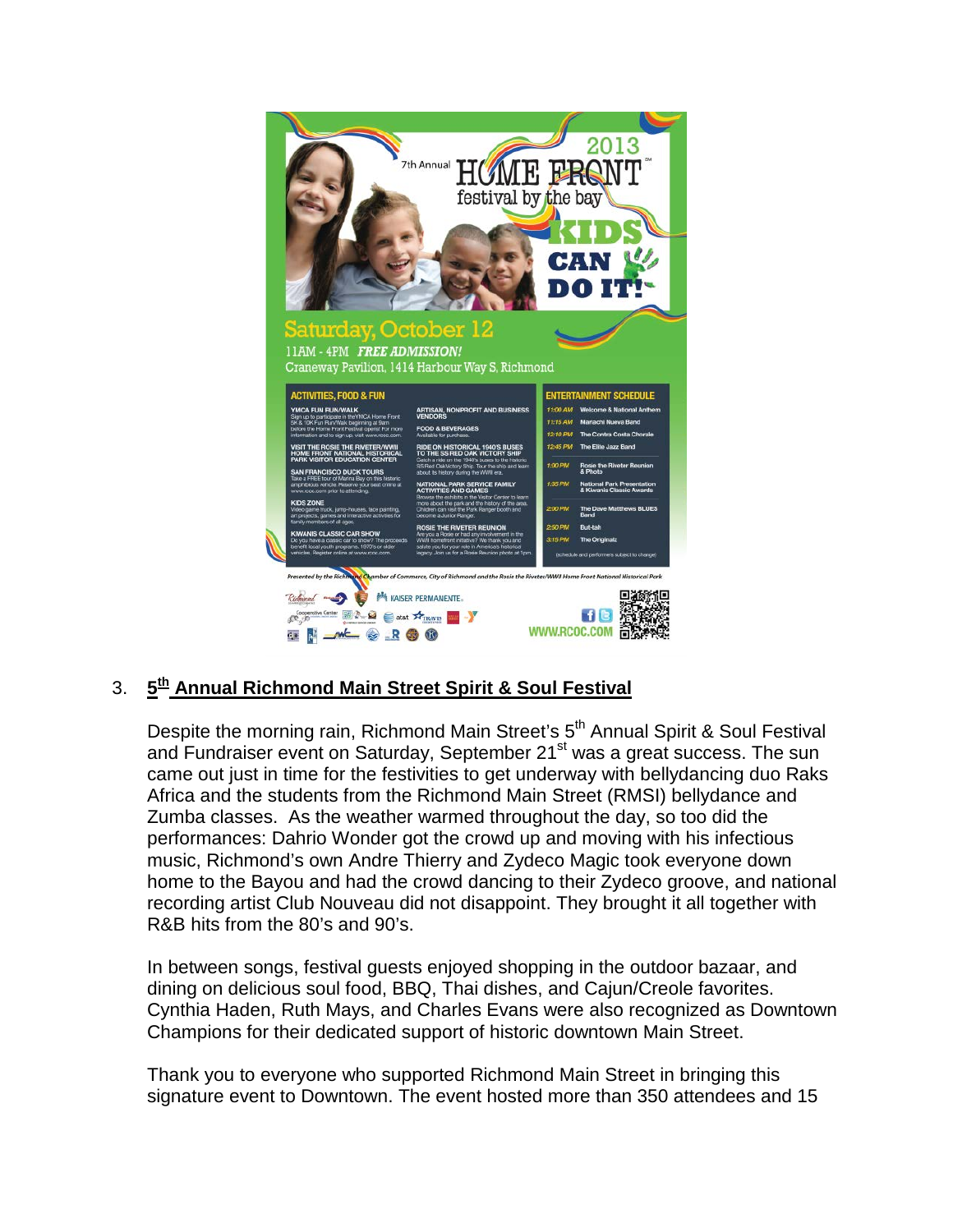artisan retail and food vendors. The City of Richmond is one of the many sponsors of the event.



## 4. **Free Community Drive-Through Flu Shot Clinic**

Doctors Medical Center's annual drive-through flu shot clinic will be held on Friday, October 18th between 2:00 PM and 6:00 PM. Community members, age 18 and over, are invited to receive a vaccination without leaving their vehicles and without needing an appointment. Participants should enter from the hospital's West entrance on Vale Road and follow the signs.

Doctors Medical Center is located at 2000 Vale Road, in San Pablo, off of San Pablo Dam Road.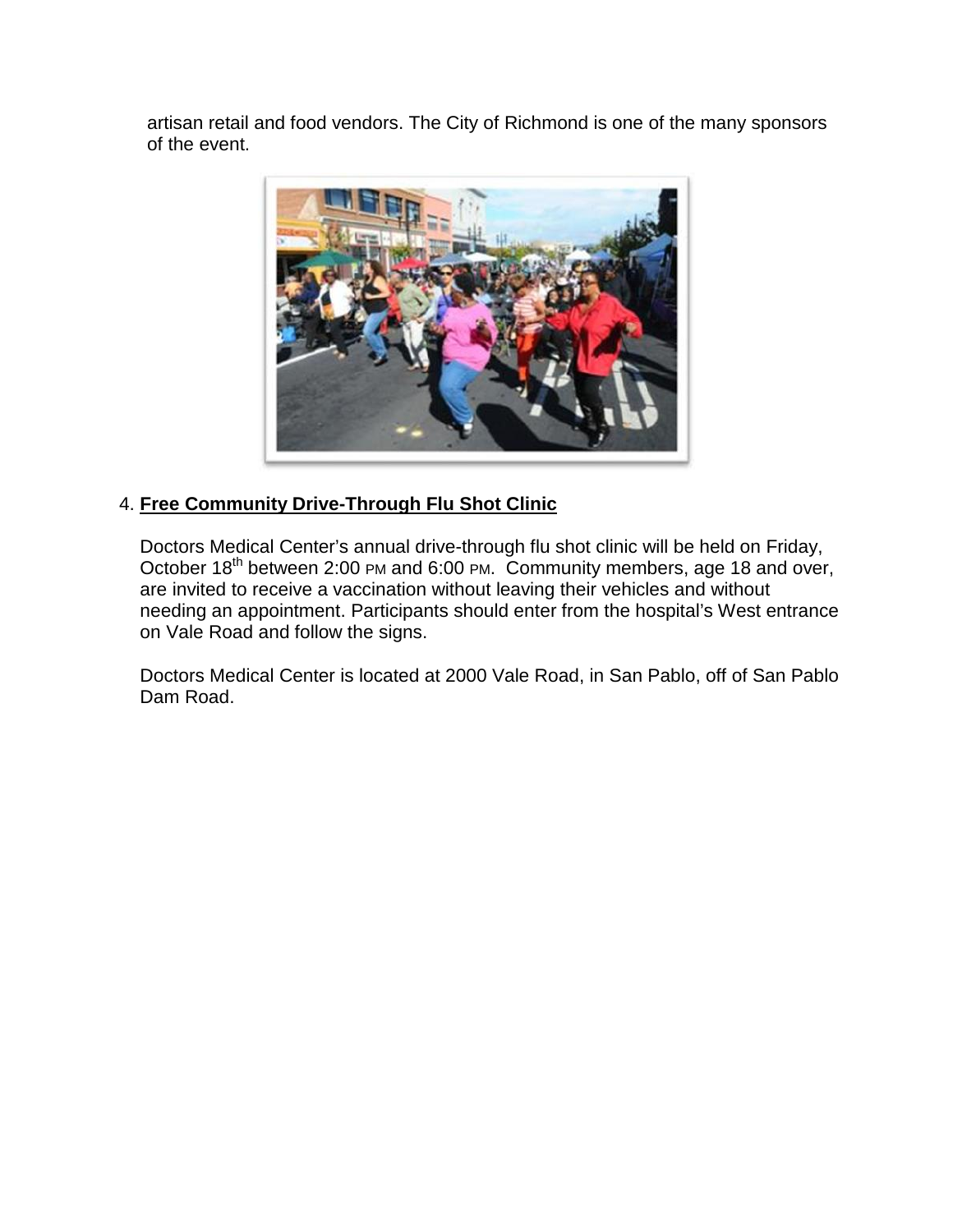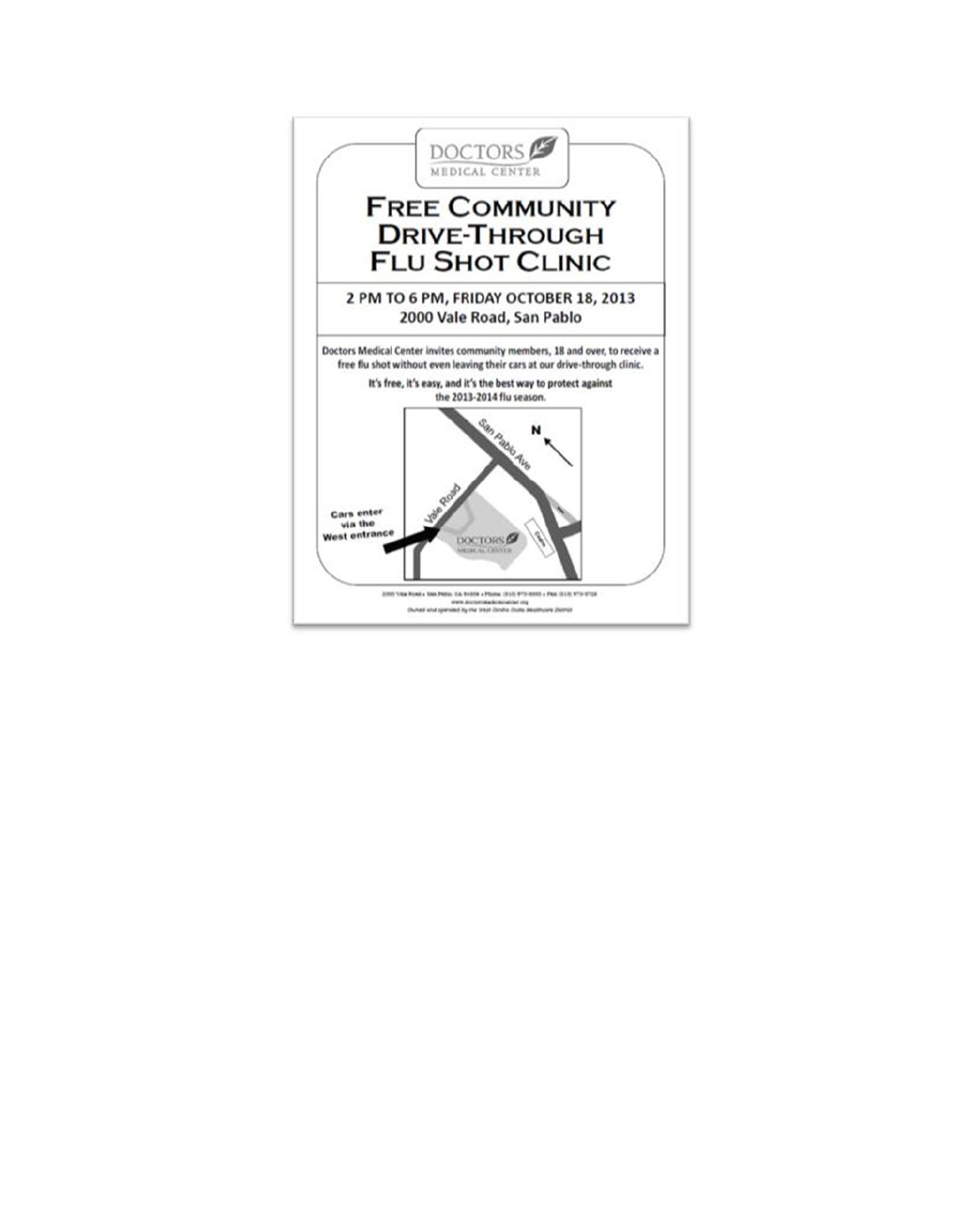

## 5. **AC Transit Fare Proposal Community Meeting – October 16<sup>th</sup> in Richmond**

AC Transit is inviting bus riders and other members of the public to comment on a fare proposal now under consideration. Earlier this year, the AC Transit Board of Directors voted not to raise fares this July, as originally scheduled, and will instead explore a new fare structure and pricing with potential benefits for riders and service reliability. The proposal includes these elements:

- Introducing a local day pass & eliminating transfers
- Adjusting local pass prices
- Offering discounts on local Clipper fares

The **full proposal description** is posted to AC Transit's website, where you will also see details on how to provide feedback. Any fare changes that are adopted would likely go into effect in July 2014.

A series of six community meetings is scheduled between October  $8<sup>th</sup>$  and  $16<sup>th</sup>$  in Fremont, Hayward, Oakland, Berkeley, and Richmond, to be followed by an AC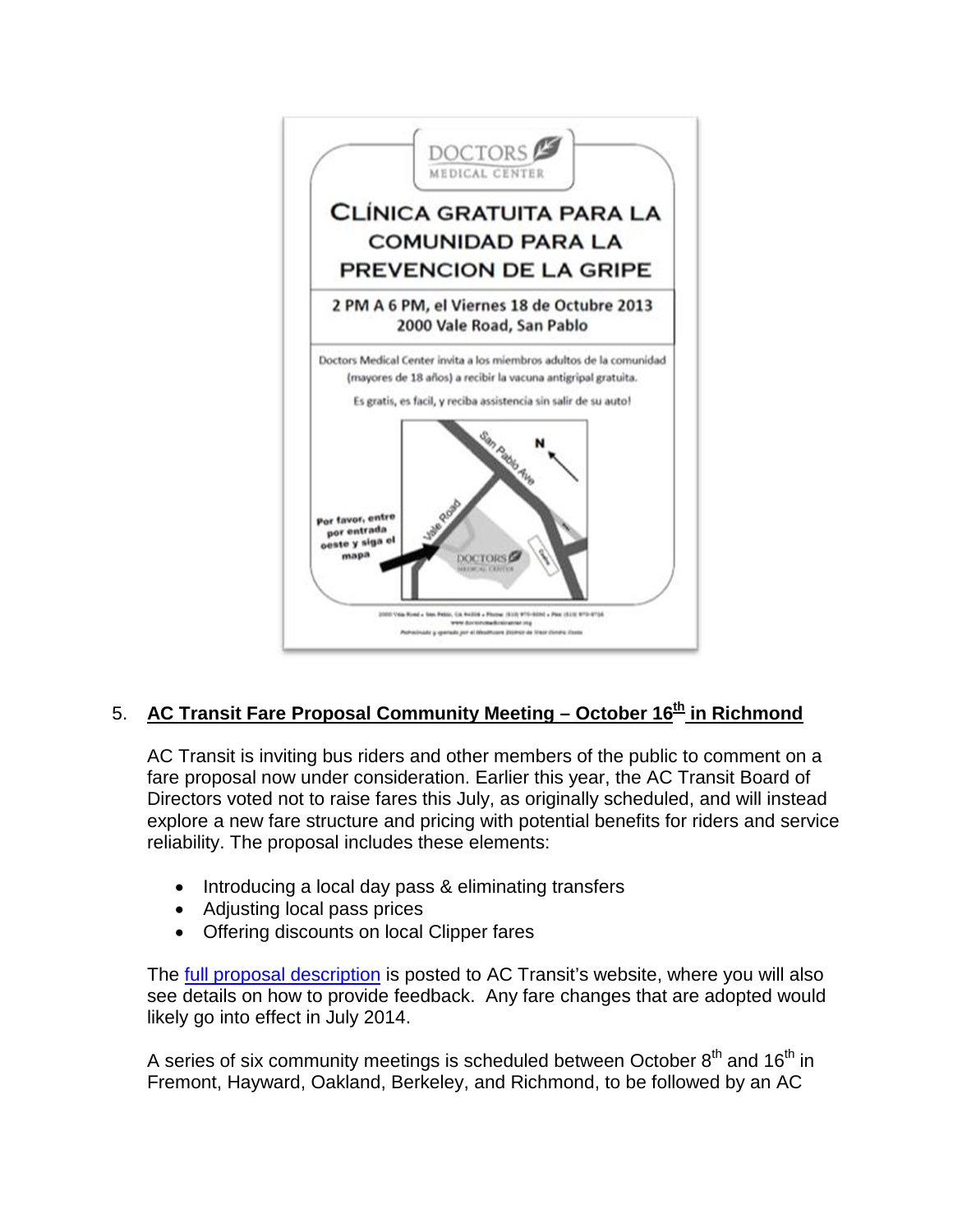Transit Board public hearing on October 23<sup>rd</sup>. The Richmond community meeting is:

Wednesday, October 16<sup>th</sup> 6:00 PM - 7:30 PM Richmond City Council Chambers 440 Civic Center Plaza

See [this link](http://www.actransit.org/2013/09/23/fare-change-proposal-available-for-comment/) below for details locations and times for other community meetings.

## 6. **Bella Feldman: Artist Talk and Film Screening**

The Richmond Art Center is hosting a free artist talk and screening of the 30-minute documentary "Bella Bella" on Saturday, October 19<sup>th</sup> from 1:00 PM to 3:00 PM with 83-year-old Oakland artist and sculptor Bella Feldman and filmmaker Elizabeth Sher; conversation will be moderated by San Francisco artist and writer Dewitt Cheng. "Bella Bella" explores Feldman's studio and artistic process, and provides a unique and candid view of a vibrant artist who has made major contributions to Bay Area art. This event is in conjunction with the retrospective Bella: A 50-year survey of the work of Bella Feldman, which is on view at the Art Center through November  $15^{th}$ .



## 7. **Draft RLC Form-Based Code Available for Public Comment**

The Planning Department has announced the availability of the Draft Richmond Livable Corridors Form-Based Code (FBC). The FBC will replace the existing zoning and set the rules for development along San Pablo Avenue, Macdonald Avenue, and 23<sup>rd</sup> Street and their surrounding areas. See map below.

The draft FBC is available online at [draft livable corridors.](http://www.ci.richmond.ca.us/DocumentCenter/View/27685) Hard copies are also available for viewing at the Planning Division Counter at 450 Civic Center Plaza, 2<sup>nd</sup> Floor, and at the Richmond Main Library at 325 Civic Center Plaza. The public review and comment period will be from October  $9<sup>th</sup>$  through December  $9<sup>th</sup>$ , 2013.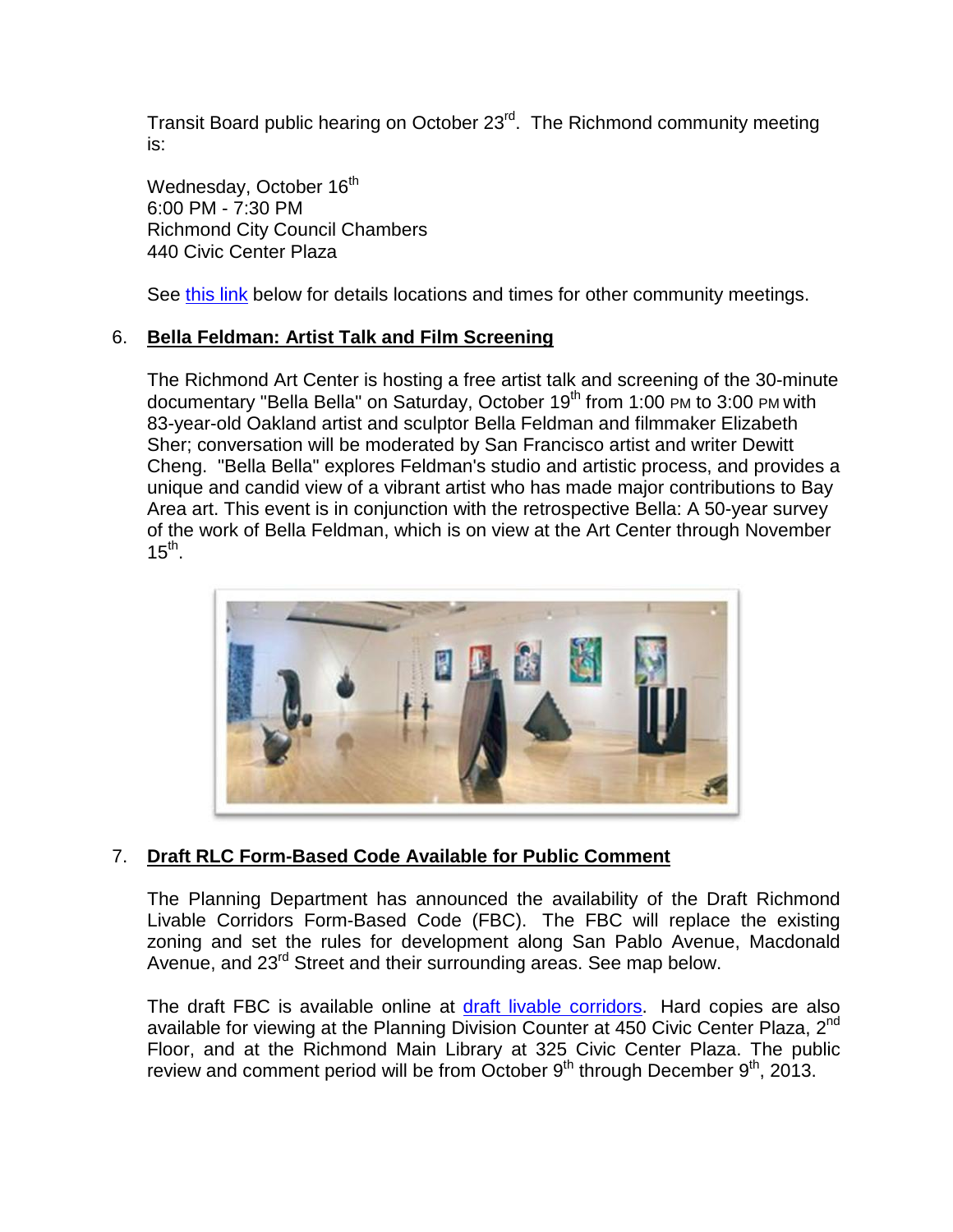Written or emailed comments should be sent to:

Lina Velasco, Senior Planner Richmond Planning Division 450 Civic Center Plaza Richmond, CA 94804 [Lina\\_Velasco@ci.richmond.ca.us](mailto:Lina_Velasco@ci.richmond.ca.us)

This project is funded in part by a Sustainable Communities Planning Grant awarded by the California Strategic Growth Council.

## 8. **Richmond Health in All Policies Workshop**

Health in All Policies, or "healthy public policy" is based on the idea that health starts in the places where people live, work, learn, and play, and that individual and community health is influenced by more than just individual choices. One's physical and psychosocial environment, culture, government, etc. all play a role in influencing and determining both individual and population health. Health in All Policies (HiAP) is the integrated and comprehensive approach to bring health, wellbeing, and equity considerations into the development and implementation of policies, programs, and services of traditionally non-health related government systems or agencies.

The Richmond City Council adopted Health in All Policies as Richmond policy, and we will be working to implement its principles throughout the community. To come learn more about HiAP, and to see how you can get involved, please consider attending the upcoming HiAP Workshop hosted by the City of Richmond's Health Initiatives on Thursday, October 24<sup>th</sup> at 6:00 PM in the Richmond City Council Chambers.

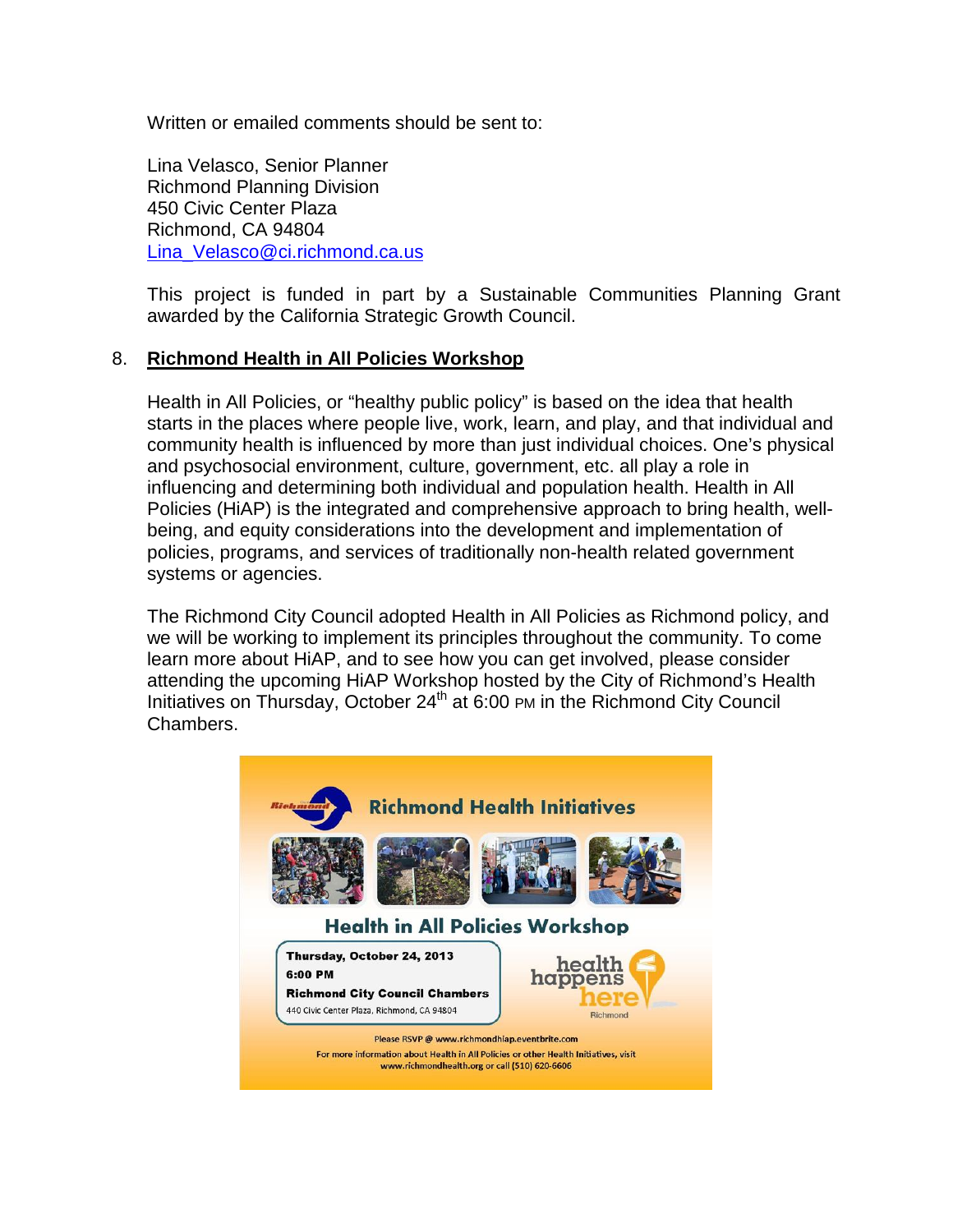## 9. **Belding Garcia Playground Build Day on Saturday, October 26<sup>th</sup>!**

Saturday, October 26<sup>th</sup>, is *Make a Difference Day*, the largest day of national community service. On this day, volunteers around the nation will work in their communities to improve the lives of others. From 8:00 AM to 4:00 PM on October 26<sup>th</sup>, the Richmond community is invited to join residents of the Belding Woods Neighborhood and community partners as they rebuild the Belding Garcia Playground located at 17<sup>th</sup> Street and Coalinga Avenue. The new playground will provide children, ages 2 to 12, and families with a positive, safe, and fun environment.

In addition to the playground, residents from the surrounding neighborhood joined the project planning team to decide what side projects will be built to accompany the new playground. The selected side projects include a new sandbox, a shaded picnic area, a seating wall, trees and plants around the park, a painted pathway on which children will be able to ride their bikes, and, lastly, a new entrance in which a piece of the old playground will be used to maintain the parks history.

At the design day that took place this past July  $11<sup>th</sup>$ , the project team listened to the requests of the children. One of the main requests from the children was a skate park, and the children stated "we don't need anything fancy just something to skate on." The team reviewed the request and learned that funding was \$5,000 short of meeting this need. The outcome was presented to the funder, Livie and Luca, and they couldn't resist writing a check for the additional \$5000. Because of the generosity of Livie and Luca, a skate park will be added to the new park after the build day.

Livie and Luca's generosity has supported the dream of many children who live in the Belding-Garcia neighborhood, not only with funding, but also with input on design, and involving their staff throughout the entire process. They will be flying in 13 of their staff to help on build day. Their staff will be traveling from Iceland, Mexico, Los Angeles, Alabama, Georgia, New York, North Carolina, and Massachusetts.

We hope you will join us on October  $26<sup>th</sup>$  as all skill levels and talents are welcome and no experience is necessary. There are a variety of opportunities for volunteers to make a positive impact. Volunteers are needed to assist with building playground equipment pieces, serving food, registering fellow volunteers, and leading activities for children.

Register today to volunteer at [Playground!.](http://beldinggarciaplayground.eventbrite.com/) Please contact Alicia Nightengale at (510) 620-5460 or Bertha Romo at (510) 620-5535 for more information.

We look forward to seeing you on Saturday, October 26<sup>th</sup>!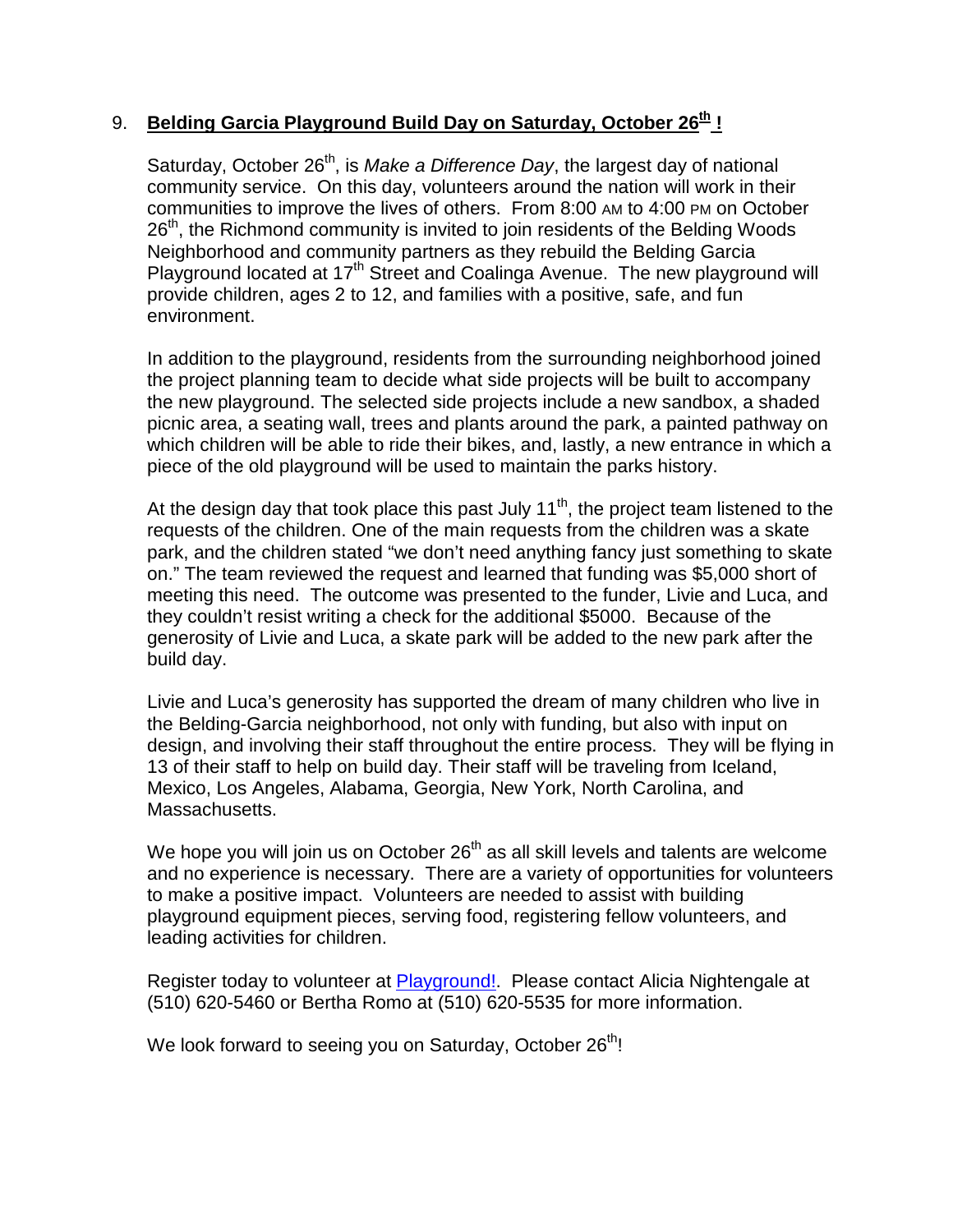

## 10. **Richmond! Your Home Front for Business**

The City of Richmond partnered with the Richmond Convention and Visitors Bureau and the *San Francisco Business Times* to create a special advertising supplement to their September 13, 2013, publication: *Richmond! Your Home Front for Business*. This advertising supplement is designed to highlight the diverse, burgeoning industries that are recognizing Richmond as the best business option in the Bay Area.

Richmond's strategic, central location, sensible real estate values, tax incentives and welcoming climate are all contributing factors to the city's broad based business and industrial growth. And the city's diverse neighborhoods, pristine marinas, recreational and cultural amenities, and more miles of shoreline than any other city in the Bay Area, make Richmond among the most unique communities in California.

You are invited to review a copy of *Richmond! Your Home Front for Business* on the City's website at [www.ci.richmond.ca.us](http://www.ci.richmond.ca.us/) to read about the Bay Area's best kept secret and to see what's causing a new energy in Richmond. Hard copies of this publication are also available at City Hall.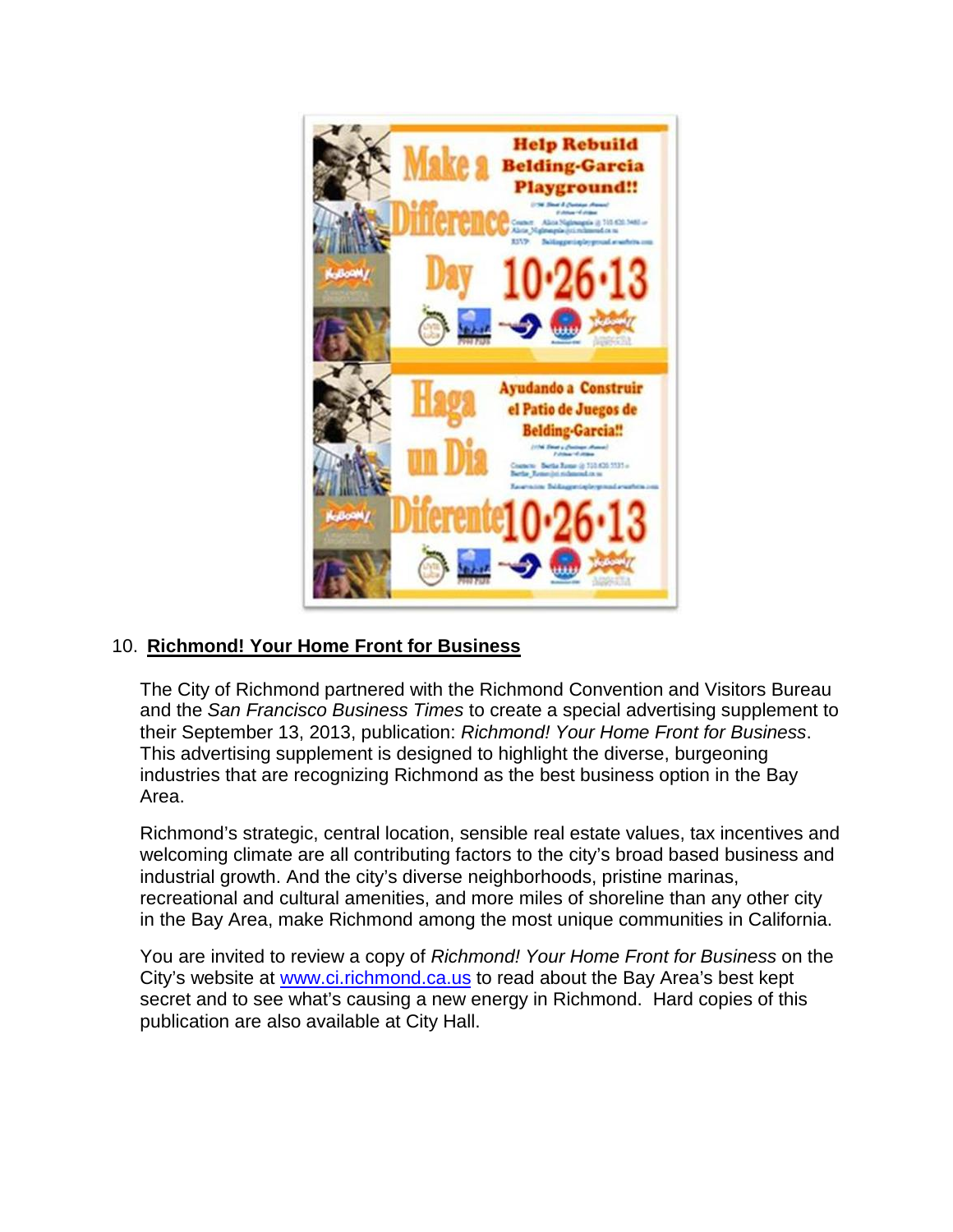

## 11. **Mobile Farmers' Market in Richmond**

The *Freshest Cargo* Mobile Farmers' Market is a "farmers' market on wheels" that provides neighborhood-based access to fresh, locally-grown produce in the Bay Area. *Freshest Cargo* now operates in several communities in Contra Costa County, and will initiate stop at several locations in Richmond on Wednesdays. The market accepts cash, EBT, Visa and Mastercard.

The following locations will be served on Wednesdays - [click here for a map!](http://freshapproach.org/freshestcargowednesday/)

- 10:00 AM -11:30 AM | West Contra Costa YMCA Maine Avenue at South 19th **Street**
- 12:00 PM -1:30 PM | North Richmond Chesley Avenue at Fred Jackson Way
- 2:00 PM 3:30 PM | Parchester Community Williams Drive at Collins Avenue.

Fresh Approach will also provide 48 interactive nutrition education sessions at community-based organizations to promote purchasing local fruits and vegetables and the CalFresh nutrition assistance programs that will be accepted at the market.

This project is supported by a grant from the USDA through the Farmers' Market Promotion Program. More information is available at: [www.freshapproach.org.](http://www.freshapproach.org/)

## 12.**2013 Community Survey Available to All Richmond Residents to Complete**

If your household was not one of the 3,000 households selected to receive the survey, but you would like to provide feedback to the city, then now is your chance.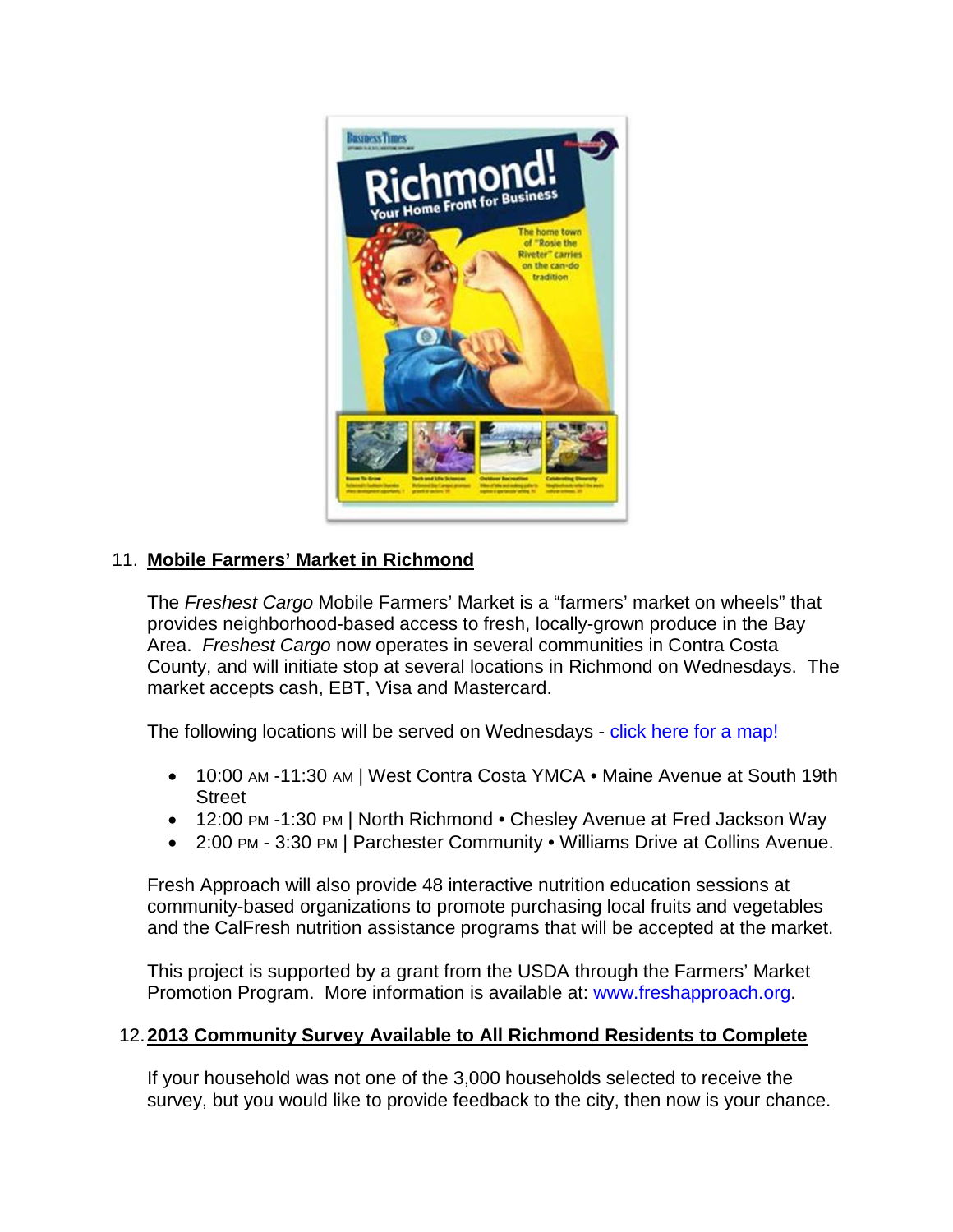The 2013 Richmond Community Survey can now be completed by ALL Richmond residents by accessing the links below.

- English:<http://www.n-r-c.com/survey/richmond2013survey.htm>
- Spanish:<http://www.n-r-c.com/survey/richmond2013encuesta.htm>

Feel free to contact LaShonda Wilson-White in the City Manager's office at (510) 620-6828 with questions, comments, or to obtain a paper copy of the survey. Your input can help make the City of Richmond a better place to live, work and play. The survey will only be available through the month of October. We currently have over 300 surveys submitted and we look forward to receiving your feedback!

## 13. **Affordable Care Act (Obamacare) Open Enrollment Now Available**

Open Enrollment for Covered California began October 1, 2013. To begin your enrollment, please call the Covered California's telephone help line at 1-800-300- 1506 or visit the Covered California website at [https://www.coveredca.com/.](https://www.coveredca.com/) Interpreters in multiple languages are available on the telephone help line.

A few important things to know:

- Open enrollment is October 1 March 31, coverage can begin January 1, 2014.
- [Coveredca.com](https://www.coveredca.com/) will allow consumers to make apples-to-apples comparisons of plans before enrolling, including premiums, deductibles and out-of-pocket expenses.
- Many Californians will qualify for financial assistance to help make premiums more affordable.
- Covered CA recommends having the following household information available when enrolling: contact information for all household members applying for coverage, ID numbers such as social security or immigration information, income and tax filing status.

Affordable Care Act Frequently Asked Questions addressed by Contra Costa Health Services can be found at [http://cchealth.org/aca/faq.php.](http://cchealth.org/aca/faq.php)

Please consider these other Affordable Care Act resources for Richmond and Contra Costa County residents:

| <b>Resource</b>                                            | <b>Website</b>               | <b>Phone</b> |
|------------------------------------------------------------|------------------------------|--------------|
| Contra Costa Health<br>Services:<br>Health Care Reform and | http://cchealth.org/a<br>ca/ | n/a          |
| Contra Costa Residents                                     |                              |              |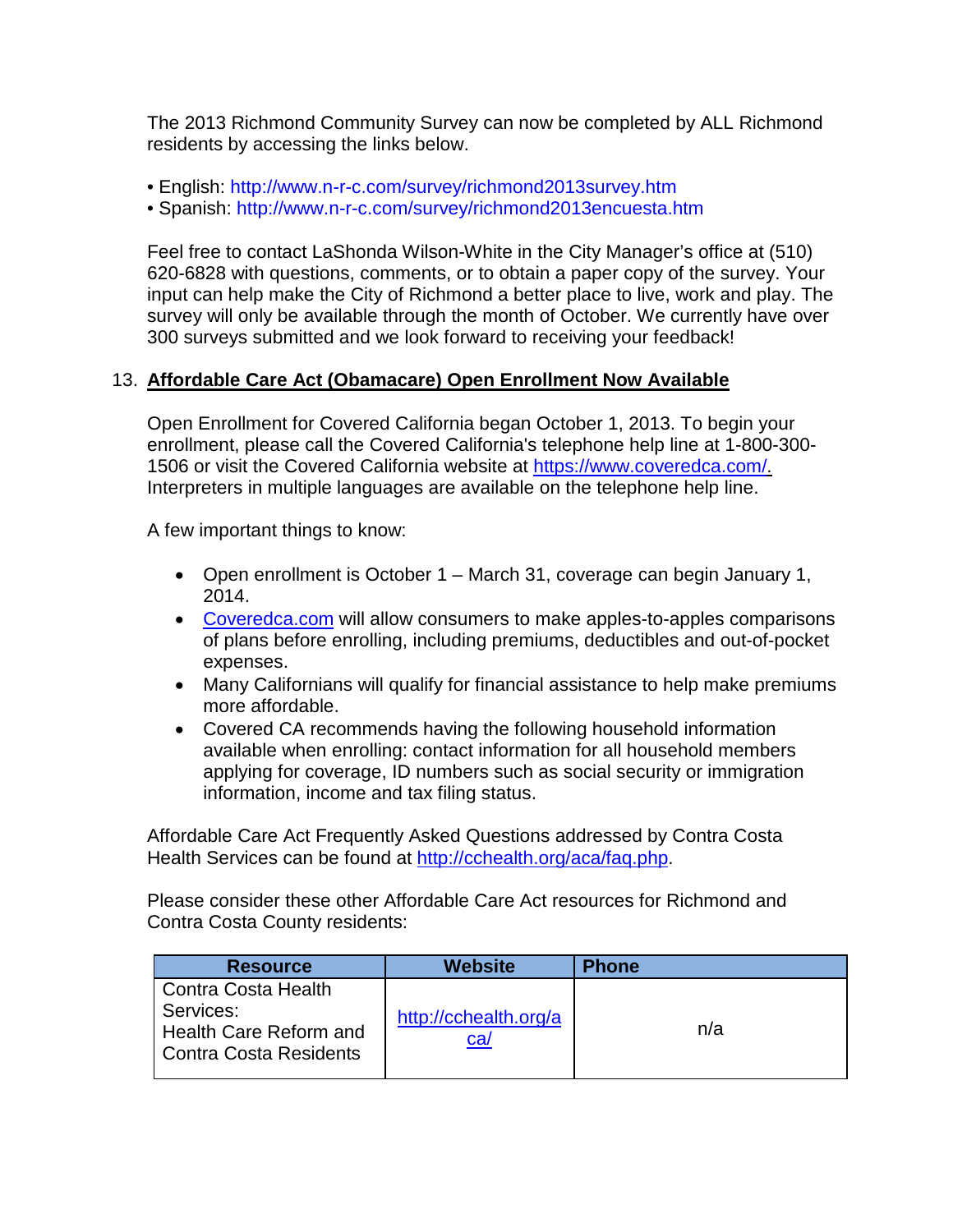| <b>Community Clinic</b><br>Consortium: Morgan<br><b>Westfall or Jennifer</b><br>Arevalo | http://clinicconsortiu<br>m.org/   | $(510)$ 233-6230 |
|-----------------------------------------------------------------------------------------|------------------------------------|------------------|
| <b>Lifelong Medical Care:</b><br><b>Enrollment Department</b>                           | http://www.lifelongm<br>edical.org | $(510)$ 231-9816 |



## 14.**Affordable Care Act Workshop**

On Wednesday, October  $30<sup>th</sup>$ , at 6:00 PM, the City of Richmond is co-hosting a workshop to engage residents on the Affordable Care Act (ACA), also known as Obamacare. Participants will have the opportunity to learn about how the ACA will be implemented in California, an overview of the Low-Income Health Program (LIHP), and health services that are provided for all ages from LifeLong Medical Care. Refreshments will be served at 5:30 PM.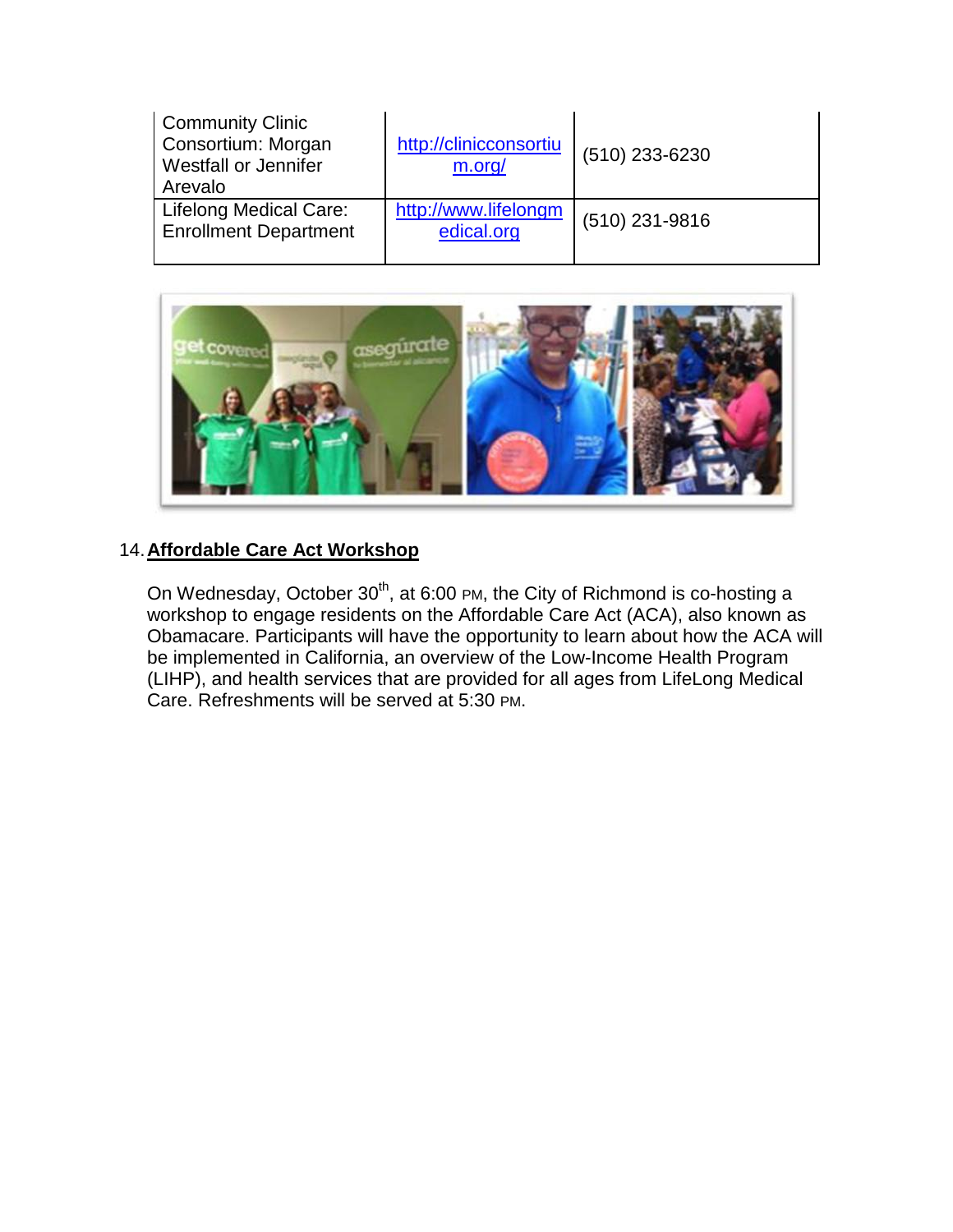# **Obama Care:**

### What does the Affordable Care Act mean for you?

#### Learn About:

- · Affordable Care Act: What's changed and what's to come
- Low Income Health Program (LIHP) overview: Who is eligible and where to apply.
- Lifelong Medical Care Health Services for all ages



440 Civic Center Plaza Richmond, CA 94804

Snacks and refreshments at 5:30 pm

Please RSVP: https://richmondobamacare.eventbrite.com





 $\text{ACCE-Alliance of Californias for Community Emperor}$ <br>www.calorganize.org | Phone (415) 377-9037<br>322 Harbour Way #25, Richmond, CA 94801



# **Obama Care:**

### ¿Que significa la reforma de salud para usted?

#### Aprende sobre:

- Reforma de Salud: Que ha cambiado y lo que esta por venir
- $\bullet$  Información general del programa de salud para personas de salud para personas de bajos recursos (LIHP) $\mathop{\rm \mathit{i}Quien}\nolimits$ es elegible y donde aplicar?
- · Servicios de salud Lifelong Medical para todas las edades







**Richmond City Council Chambers** 440 Civic Center Plaza Richmond, CA 94804

Comida y refrescos ligeros 5:30 pm

Por favor responda: https://richmondobamacare.eventbrite.com





ACCE-Alianza de Californianos para el Poder Comunitario<br>www.calorganize.org | Phone (415) 377-9037<br>322 Harbour Way #25, Richmond, CA 94801

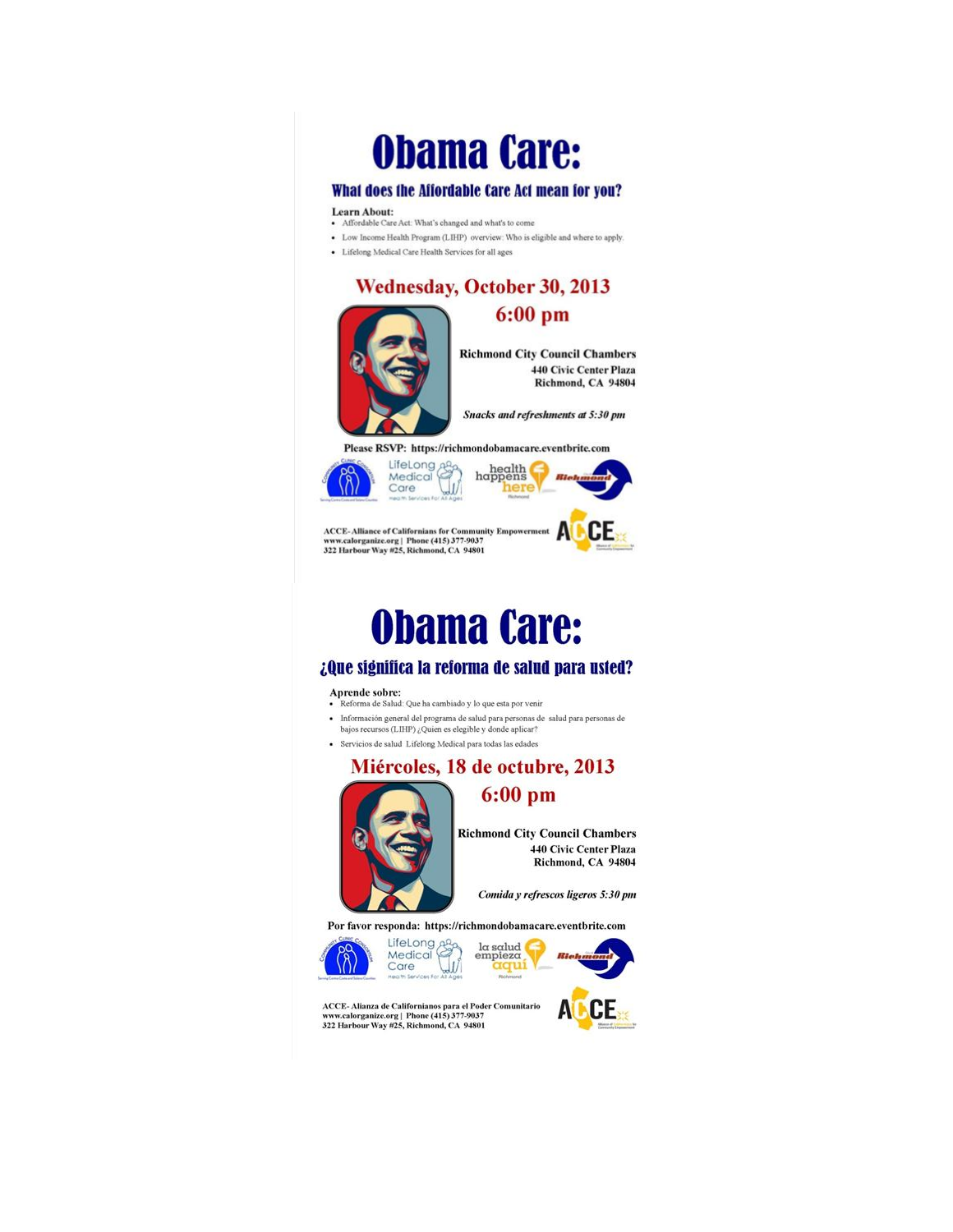## 15.**Richmond ESC (Excellence Serving our Community) – Volunteer Spotlight: Harnoor S. Chatha**

Harnoor is a City Hall volunteer working with the Housing and Community Development Department. He is currently attending Contra Costa College, majoring in business administration. Harnoor learned about the Richmond ESC program through city staff and started volunteering in September. His work includes researching best practices to update policies and procedures for the Community Development Block Grant program, supporting staff to perform environmental reviews of housing properties, and recruiting Contra Costa College students to volunteer with the Department. Harnoor says, "It has been a good experience and it benefits me in the future because I'm gaining valuable office skills." The department is very pleased with his work and values the contributions Harnoor has already made in a short period of time. Thank you, Harnoor. Richmond ESC appreciates your service!

Are you inspired to volunteer with city departments? [APPLY NOW!](http://www.ci.richmond.ca.us/forms.aspx?FID=167) 

You may also visit our website at [www.richmondvolunteers.org](http://www.richmondvolunteers.org/) to explore other service opportunities in the Richmond community.



## 16. **Officer Bradley A. Moody Memorial Underpass Project Update – Night Work Scheduled for October 18 - 20**

The Bradley A. Moody Memorial Underpass Project involves the construction of a roadway underpass on Marina Bay Parkway between Meeker Avenue and Regatta Boulevard, and is intended to resolve long-standing access limitations to the Marina Bay Area caused by frequent train crossings. In early September, Marina Bay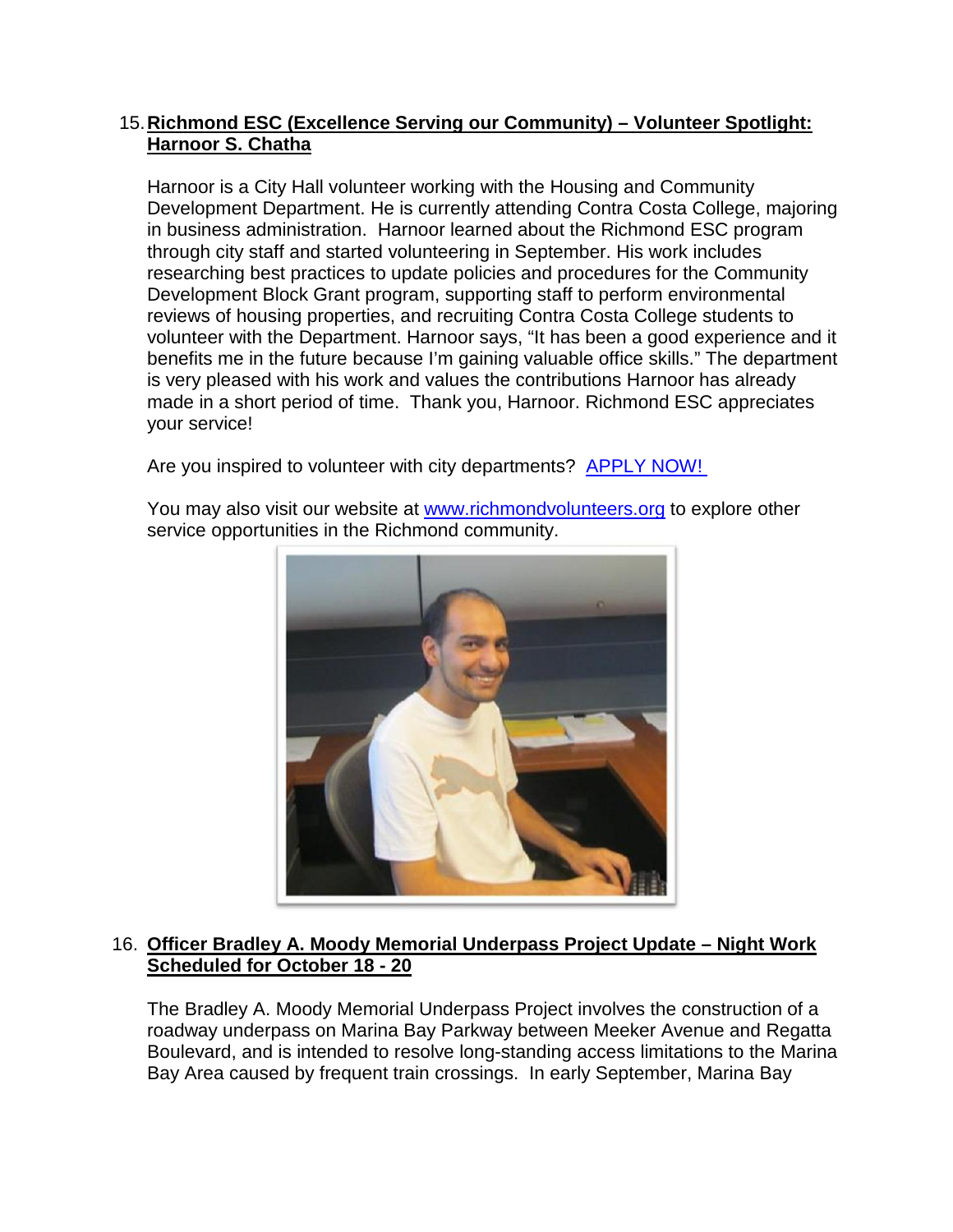Parkway was closed to traffic. This closure will remain in place for approximately 18 months.

This week, while utility relocation work continued, the second of three shipments of steel piles for the Deep Soil Mix ("DSM") walls arrived at the site and DSM construction continued. This work is one of the most time-critical operations for the project, and the community can expect DSM work to take place on most weekends during this phase of the project.

Of note, during excavation work conducted this week, the contractor successfully avoided two undocumented live utility facilities. As noted in prior reports, unknown utilities are a problematic but unavoidable risk, and the contractor's expertise and standard of care avoided potential utility outages in these cases.

For the week of October 14<sup>th</sup>, crews will continue utility relocation work and DSM production. As noted in prior reports, certain segments of the DSM and bridge construction work will necessarily require closure of the railroad to train traffic. The first of these closure windows are proposed for next week: On October  $16<sup>th</sup>$ ,  $17<sup>th</sup>$ and  $18<sup>th</sup>$ , train traffic will not be permitted to use the crossing during the workday hours. These work windows may result in increased train activity in the nighttime hours.

On October  $19<sup>th</sup>$ ,  $20<sup>th</sup>$  and  $21<sup>st</sup>$ , the first of up to six weekend, 24-hour a day closure windows are scheduled. Community members can expect work on the project to continue for 24 hours a day on these days. While disruptive, these weekend work shifts are necessary to complete the project, and the project team appreciates the community's patience.

For additional information and to be added to the project update contact list, please see the project website at [www.moodyup.com.](http://www.moodyup.com/) You can also follow the project on twitter: @moodyunderpass.

## 17. **Recreation Highlights**

## Disabled Peoples Recreation Center (DPRC)

Participants of the Adult Morning Program (AMP) and the Therapeutic Interactive Recreation Program (TIRP) are putting time aside to assist staff in preparing for upcoming events at DPRC, including the Halloween Dance on October  $26<sup>th</sup>$  and the Craft Fair on November  $2^{nd}$ . Their decorating ideas are incorporated with the theme and they are excited that they are a big part of making the events happen.

## Pt. Richmond Community Center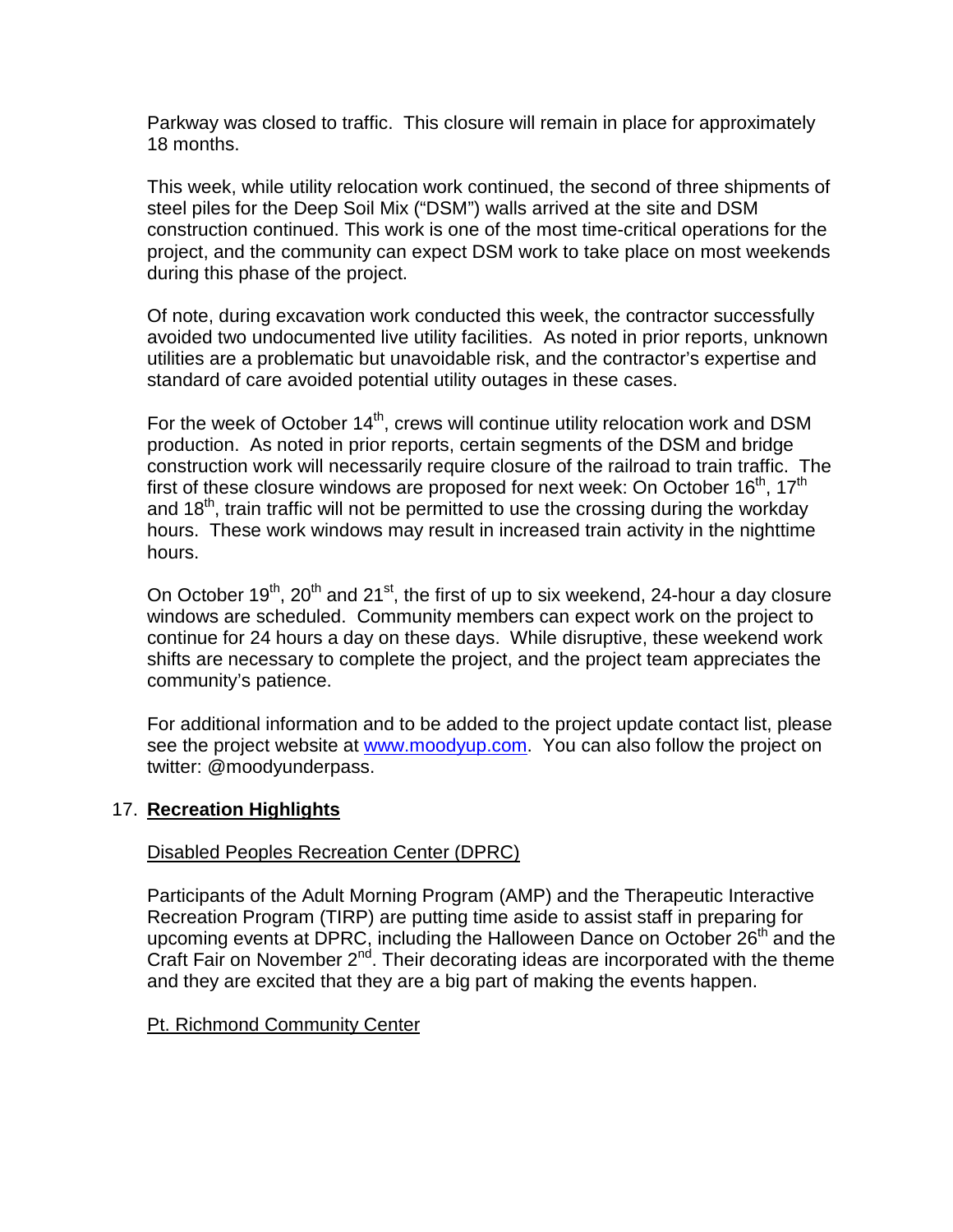During the final Point Richmond Music Series on September 27<sup>th</sup>, over 15 children came to visit the Pt. Richmond Community Center to watch the movie *Despicable Me*. They also created fun crafts and enjoyed snacks.

## 18. **Public Works Updates**

## For the Week Ending October 4<sup>th</sup>, 2013:

Facilities Maintenance: Carpenters began the remodel of the theater room at the Richmond Recreation Complex, began the repair of the gym floor at the Richmond Recreation Complex, and repaired the west side door at the Nevin Center.



Repairs at Richmond Recreation Complex

Painters continued with the painting of the Children's Room at the Main Library.

In addition to maintaining 29 City owned buildings, utility workers cleaned carpets at the Civic Center Plaza and began to auto-scrub Civic Center Plaza.

Electricians completed the installation of the new traffic signals at South  $47<sup>th</sup>$  and Carlson Boulevard, repaired lights at the Civic Center Plaza, and reset traffic signals at two locations.

Parks and Landscaping Division: This week, crews continued with the Richmond Parkway landscape project in the Hilltop District, began demolition and site preparation at Belding Garcia Park for the Kaboom! playground rebuilding project on October 26<sup>th</sup>, completed landscape clean-up along the Esplanade Trail, continued preparations at Lucas Park for the upcoming Arbor Day event, completed a segment of the Meeker Trail landscape rehabilitation, and provided support for Harbour-8 Park.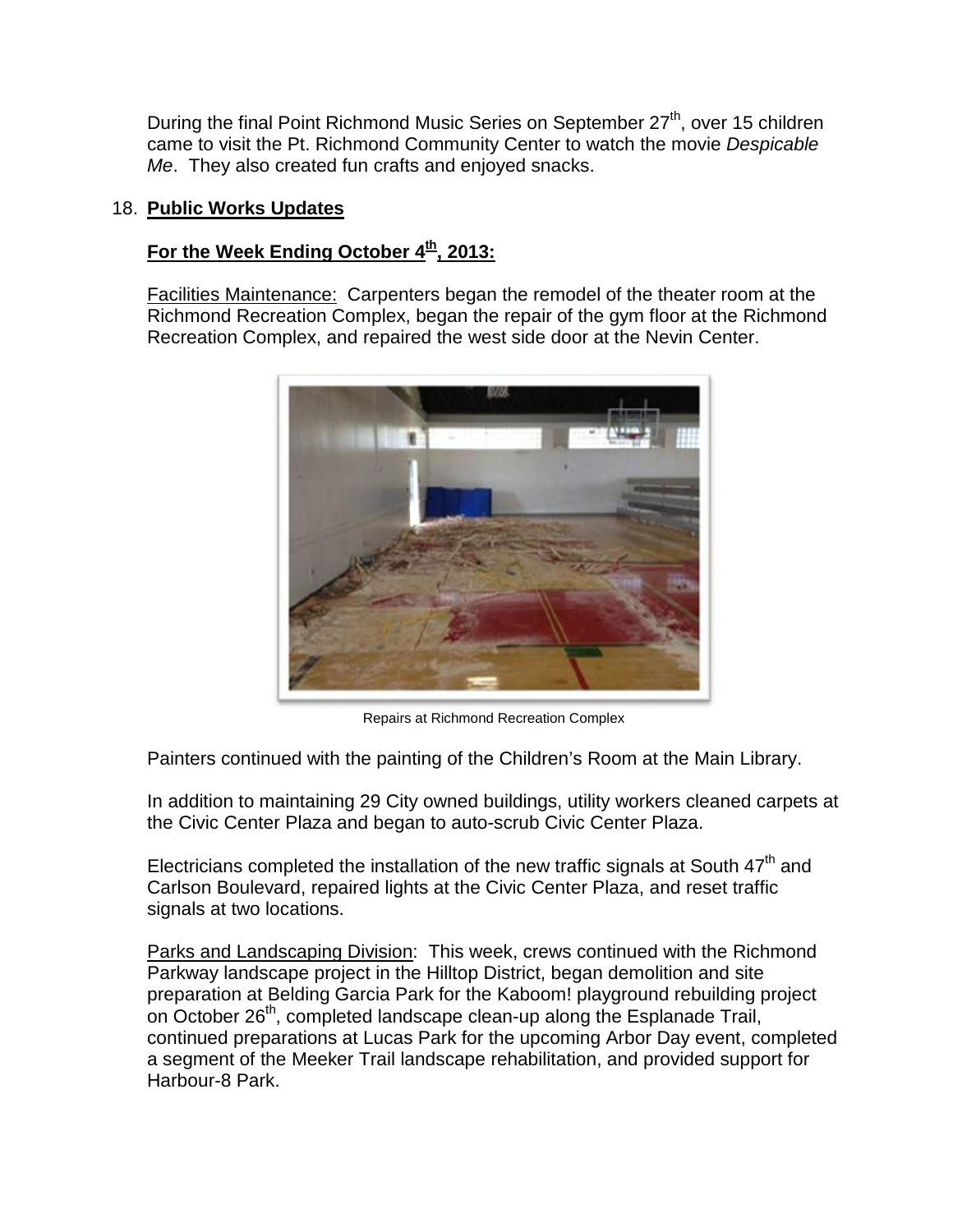The Tree Crew trimmed or cut down trees on Macdonald Avenue, South 57<sup>th</sup>, and at Lucas Park.

Streets Division: Crews grinded and paved Thomas Drive from McGlothen Way to Bell Way, hauled grindings from previous paving jobs, and worked from the outstanding pothole and sidewalk list.



Paving on McGlothen Way

Street sweeping performed commercial and residential sweeping services for the fifth Monday and the first Tuesday through Friday in Parchester Village, Hilltop Bayview, Hilltop Village, Hilltop Green, Fairmede/Hilltop, Carriage Hills North Side, El Sobrante Hills, Greenbriar, Hansford Heights, Via Verda, San Pablo Dam Road, Bristole Cone, May Valley, Vista View, and Clinton Hill I neighborhood council areas.

Signs and Lines crews installed 8 new signs, installed 108 pavement markings, repaired 20 damaged signs, and painted 852 feet of curbs.

## For the Week Ending October 11<sup>th</sup>, 2013:

The Public Works Department has completed all necessary tasks to prepare Point Molate Beach Park for its reopening to the public. Staff paved and restriped the parking lot and entrance, constructed an ADA pathway and picnic pad, and installed an additional 5 picnic tables and barbeque areas. They have also done some significant landscape maintenance and installed new signage and fencing. DP Security will begin daily opening and closing of the gates beginning Monday, October 14<sup>th</sup>.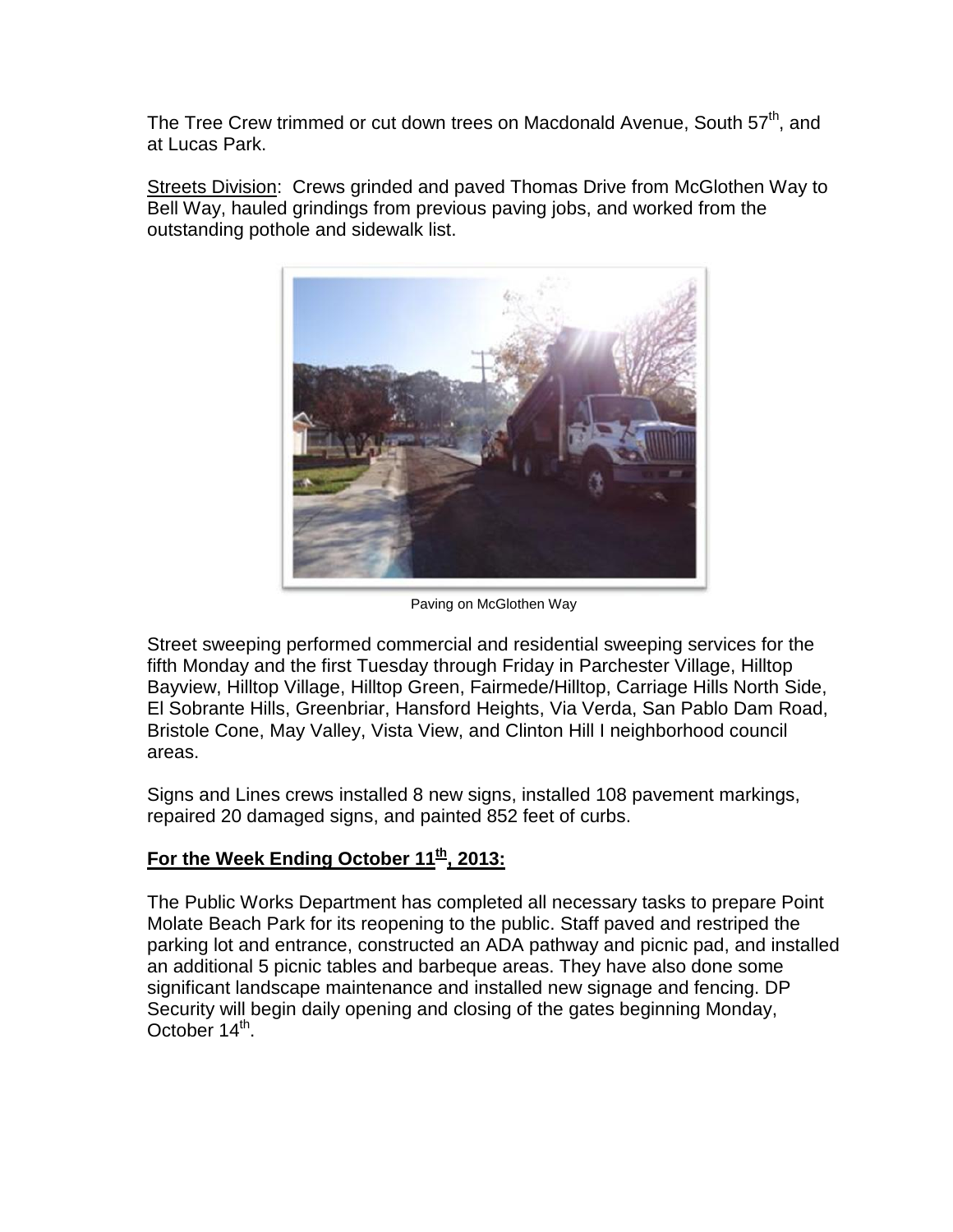Facilities Maintenance: Carpenters continued with the repair of the gym floor at the Recreation Complex and repaired the tile floor in the Captains room of Fire Station #68.



Repairs at Richmond Recreation Complex

Painters completed the interior of the Transit Village located in the Richmond BART Station and painted the registration office in the Recreation Complex.

The Stationary Engineers repaired the heat exchanger at the Richmond Plunge, cleared the main waste line at the Employment and Training building, repaired the boiler at the Nevin Community Center, and repaired the dishwasher at Fire Station #67.

Electricians removed electric vehicle charger circuits at the Corporation Yard, installed new light fixtures in the paint booth, repaired safety lights at the intersection of Richmond Parkway and Gertrude Avenue, and repaired lights in the Civic Center Plaza.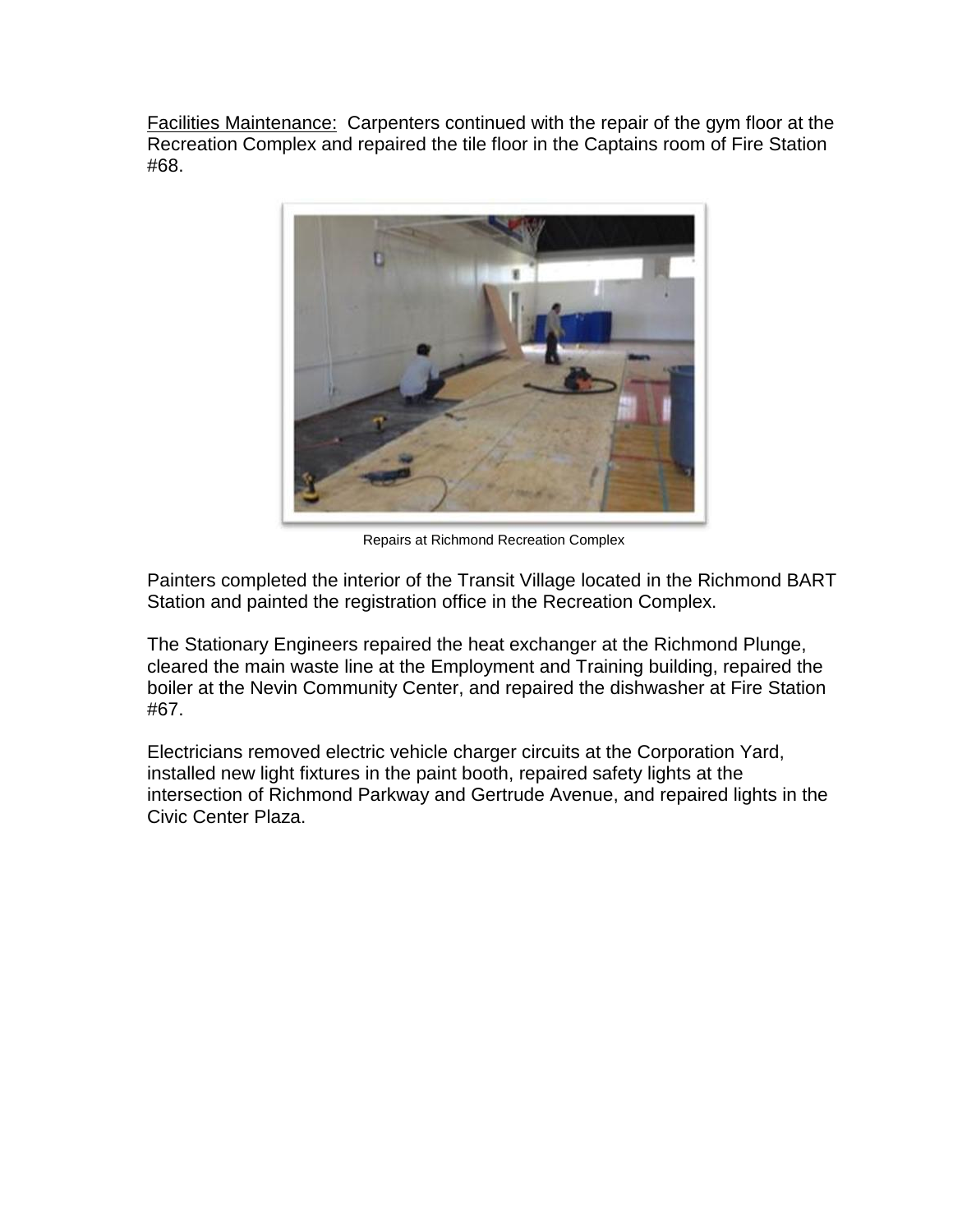

Repairs to Safety Lights

Parks and Landscaping Division: This week crews continued with demolition and site preparation at Belding Garcia Park for the Kaboom! Project, performed flail mowing on the Greenway around 23<sup>rd</sup> Street, started preparations for the Marina for the Homefront Festival, started a new segment of the Meeker Trail landscape rehabilitation, and provided support for the Harbour-8 Park.



Meeker Trail Landscape Rehabilitation